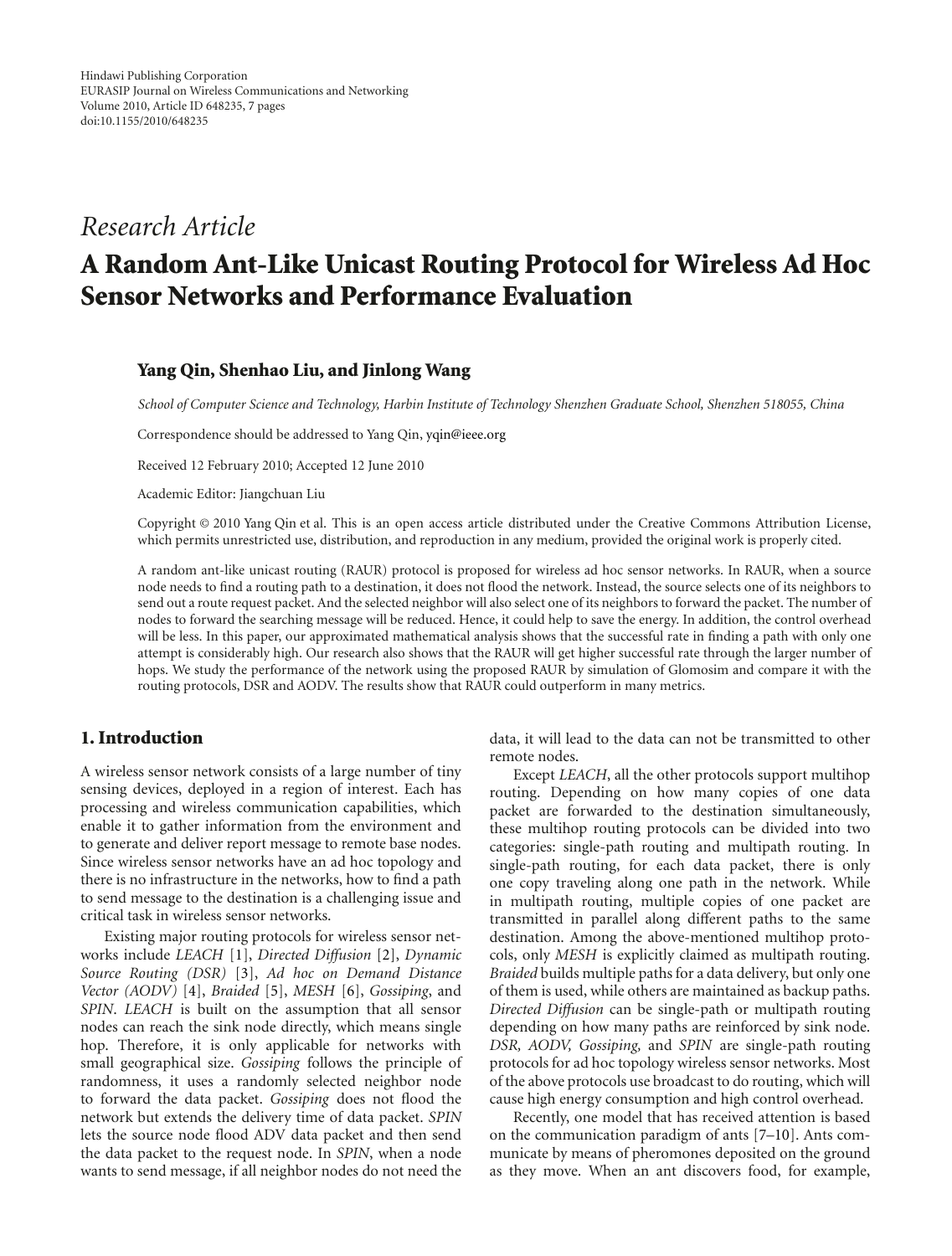it returns to the nest, laying down a pheromone trail that other ants may follow to its source, the food. Pheromones diffuse and evaporate; diffusion widens the trail, while evaporation provides a time limit on its availability. Ants interpret a wide trail, which is diffused and expanded by the pheromones of many ants, as being more significant than a narrow one, of course, no longer use an evaporated trail. The ants thereby establish a complicated organized behavior based solely on the relatively simple behavior of individuals without central control.

This communication model is appealing for wireless sensor networks. Basically, the ant mode considers the ant nest as information source (message origination) node, the food as an information sink (destination) node, and ants as messages (packets). The ground between nodes is considered a collection of intermediate nodes. For destination node to receive message in this model, it must first transmit messages advertising its presence. This advertisement message is passed from node to node in a random, unicast way. When the origination node sends a data message, it sends it to a random neighbor, which checks its routing table to see if it has a path to the destination. If not, it forwards the data message to a random neighbor. If this random neighbor has a path to the destination, it forwards the message to the neighbor according to the path to the destination. The message will be delivered to the destination node eventually if it is given enough time to forward.

However, the studies of ant-like routing algorithm on wireless sensor networks are not very sufficient, especially the performance evaluation and comparison with other algorithm are not enough. In this paper, we present a random ant-like unicast routing (RAUR) algorithm and provide performance comparison with other routing algorithms. We also conduct an approximated mathematical analysis for the RAUR to analyze its performance. RAUR is a source routing-based algorithm which is different from other antlike algorithms. In RAUR, the path discovery process will be invoked only when the origination node does not have the path to the destination, or the intermediate node finds that the path from the source is fault. After the node finds the path, the data message (packet) will be sent according to the path found.

The rest of this paper is organized into the following sections. Section 2 provides a brief description of the proposed algorithm, RAUR. This is followed by the explanation of the approximated analytical model for proposed scheme in Section 3. Sections 4 and 5 present simulation model, performance metrics and results from the simulations carried out respectively. This is followed by a conclusion to the paper and suggestions of areas where further work can be done in the last section.

# **2. Random Ant-link Unicast Routing (RAUR)**

This section describes RAUR, the proposed algorithm. Our scheme is a source routing-based protocol like DSR. It is simple and can be easily implemented.

We first state the information kept at the nodes and the types of control packets used in the algorithm are next defined. These are then followed by a description of the algorithm's operation.

*2.1. Information Kept at Nodes.* Below are the information kept at any node, X, running RAUR. A brief description is given for each item

*2.1.1. Routing Cache Table.* The routing cache table holds the routes, a node discovered during route discovery or from overheard packets in the network. Each entry in the cache table holds *a destination address, hop count*, *source route buffer,* and entry's *insertion time*. All entries in the table are sorted by the *destination address* and *hop count.*

*2.1.2. Data Packet Buffer.* Data packets are buffered in node X's data packet buffer when host X is performing route requests for the destinations of the data packets in order for these packets to be sent.

*2.1.3. Neighbor List.* The neighbor list of node X records the addresses of nodes that node X has learnt as its neighbors.

*2.1.4. Route Request Table.* The route request table records the route request information when the source node has initiated a route recovery to search for a destination node. Each entry inserted into the table has a *source address*, *destination address*, *nature of request*, *next-hop selected list,* and *request time.*

*2.1.5. Table of Processed Route Requests.* The table of processed route requests is a record of the route requests from other nodes recently processed by node X. Several records can be kept for each host initiating the requests. Each record consists of the address of the queried destination and an identification of the route request packet sent for that request*.*

*2.2. Operation of the Algorithm.* There are three kinds of control packets used in RAUR—route request packets (RREQ), route reply packets (RREPs), and route error packets (RERR).

To facilitate the routing of data packets in the network, it is necessary for nodes to conduct route discovery operations to look for routes that lead to desired destinations. This can happen in one of the following cases:

- (1) a source node needs to find a path for a data packet for a desired destination,
- (2) a node forwarding a data packet detects a fault between itself and the next-hop node specified in the packet header. The node will then need to find an alternative path to the specified destination.

When a node operates route discovery, it checks its neighbor list and randomly selects one neighbor to forward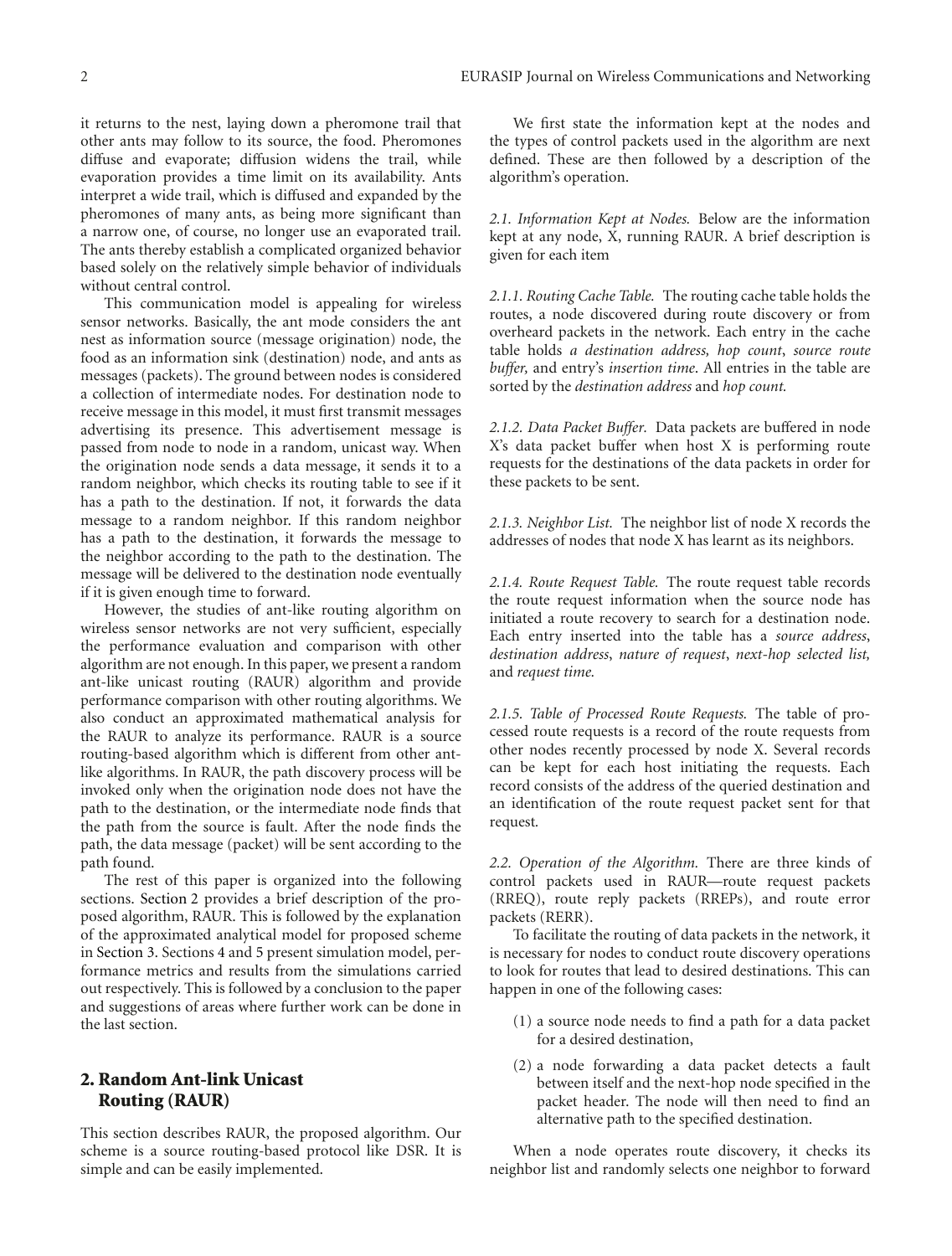or send message (RREQ). The route discovery, is designed to reduce the energy consumption and control overhead information in the network.

The route request operations function in a same manner in both the cases mentioned earlier. The operations will be described in detail in the next subsection for the second case, where they are used in the route discovery mechanism for intermediate nodes meet invalid paths. The described operations can also be applied to the first case, where a source node needs to find a path to a destination. The mechanisms that enable a more efficient route recovery are described in the last subsection of this section.

An example of flooding (broadcast) and point-to-point (unicast) packets transmission is explained in the following. The transmitting node sends packets to all nodes in flooding. In the case of point-to-point, the transmitting node sends packet to only one intended receiving node. As a result of this practice, some RREQs may not find a path to the destination if the given searching time is short. It is very interesting to study the efficiency of RAUR. What is the searching successful rate will be a critical metric to evaluate the routing algorithm. We will conduct an approximated analytical model simulation as a model to study the effectiveness of RAUR in Section 3.

*2.2.1. Route Discovery Mechanism.* The route discovery mechanism in RAUR typically involves conducting route requests. This subsection describes the operations involved in the route discovery mechanism.

RAUR differs from AODV and DSR in the way the RREQ is being sent. It uses unicast to send RREQ, whereas AODV and DSR use broadcast. In RAUR, a selection of the next hop has to be made before sending the RREQ. The choice of selecting a neighbor to receive RREQ in RAUR is crucial and critical to ensure data delivery, reasonable latency, and low bandwidth usage. Thus, RAUR routing protocol employs the following technique and criteria for selection of its neighbor during route discovery.

When selecting a neighbor, the neighbor must not be a node in the upstream route path. This check is part of the feature of source routing protocol to prevent looping in the network.

Before a source node sends an RREQ packet to its neighbor node to initiate route recovery, it updates the packet with the *source address*, *destination address,* and its neighbor addresses into the *route buffer* in RREQ. It then selects a node from its neighbor table and forwards the RREQ to its neighbor.

As we know that the intermediate node in RAUR will generate RREQ for searching a path if it meets a "link" failure when forwarding a packet. After this intermediate node receives the RREP, it will send back to the source of the data upstream nodes. This enables the upstream nodes to update their routing tables with the new path corresponding to the "link" failure. Since RAURs inform the upstream nodes to update the routing table related to the failure link to provide correct route path in the future, we consider it having the function of "fault tolerance."

*Timeout of RREQ and Loop Free.* When requesting for a new route, an RREQ originator sends the RREQ only to one of its neighbors that are randomly chosen. However, as a result of this practice, RREQs are not guaranteed to end up at the queried destination or at a node with a valid route to the destination.

To increase the possibility of finding a path to the destination, RREQs are given a timeout value so that another RREQ can be sent to another neighbor when the old one times out. When an originator does not receive any response to an RREQ after it times out, it sends another RREQ for the same destination to another randomly chosen neighbor. This is repeated as long as the allowable number of continuous route request attempts is not exceeded, and as long as the originator still has neighbors to forward the RREQ. Meanwhile, the old RREQ is considered expired. Nodes that encounter the expired RREQ will not process it and any RREPs received for it will be ignored.

Choosing a suitable timeout value for different kinds of network configuration may be a challenge if this approach is adopted. One possible solution to this is to have the hosts that keep track of the traffic condition and number of neighbors they have. They can then use an algorithm to dynamically compute a timeout value suitable for that particular situation. For example, such timeout could be set according to the Maximum number of hops we allow for each RREQ to be forwarded Let us denote, timeout as T<sub>out</sub> and Maximum number of hops as Max<sub>hop</sub>, assuming the average waiting time at each hop is *W*ave. Then, we have  $T_{\text{out}} = \text{Max}_{\text{hop}} \times W_{\text{ave}}$ . We would increase the Maxhop by one if the previous RREQ failed and set the *W*ave according to the average queuing delay from simulation.

The node that generated the RREP with the invalid path will realize the invalid path when it receives the data packet and tries to forward it according to the path found in its header. The data packet is treated like any data packet that cannot be forwarded at a node due to an invalid path in its header. The node carries out a route discovery operation, as described earlier, to find an alternative path for the data packet.

Since RAUR is a source routing algorithm, when the intermediate node tries to forward the RREQ, it can check the path in the RREQ's header. In an RREQ, this records the path history. By checking the path in the RREQ's header, RAUR can avoid forwarding the RREQ or packet to the nodes it traversed before, and then it can avoid loop.

*2.2.2. Route Maintenance Mechanism.* In some cases, for example, when a destination host leaves a network, the route recovery mechanism may not yield any alternative path to this destination. In this case, the source node will need to be informed of the invalid route. This information is transmitted in the RERR packets. There are some more efficient route ways to improve the efficiency for route recovery. for example, making use of the omnidirectional property of wireless transmissions. As this is not the focus of this paper, we will not discuss the additional mechanism.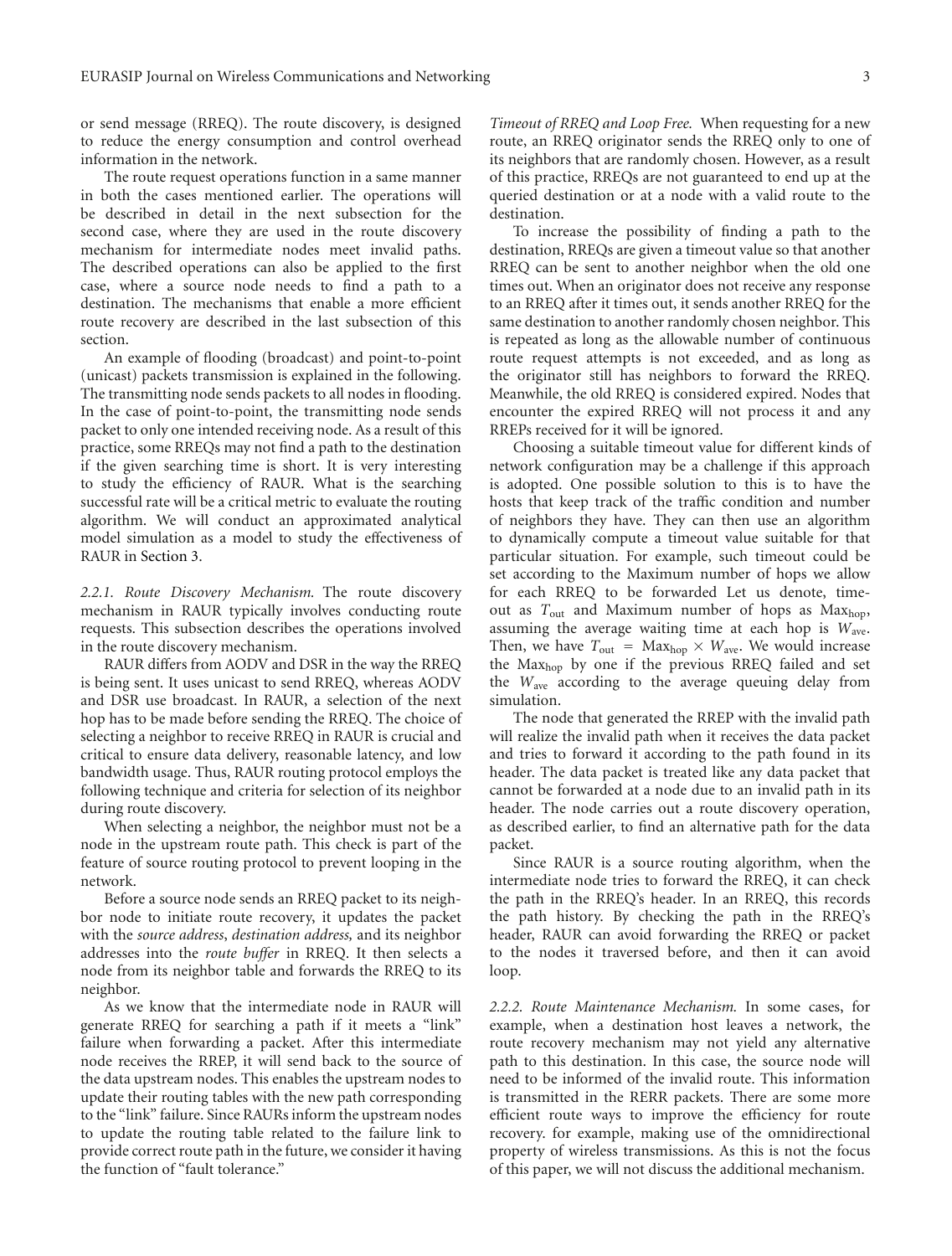## **3. Performance Analysis**

The successful probability in finding a path to the queried destination is an important factor in evaluating the efficiency of the routing protocols. The traditional flooding routing protocols have the advantages that they normally have high success rate in finding the path to destination, however, flooding protocols always try to use all the resources to search, which cause bandwidth to be not enough for the data packets, further more it will consume more energy in the network as it involves more nodes to forward.

It is important for us to evaluate the efficiency of RAUR, since RREQ in RAUR may not find a path to the destination when the searching stops. We derive an approximated mathematical analysis to evaluate the success rate of route in RAUR. In the later section, we will also conduct the simulation to compare it with the analytical model.

We will make a simple analysis for the unicast scheme based on the average case, the neighbor is selected randomly. Let us use a matrix *M* of size  $N \times N$  as the adjacent matrix of the network topology, where *N* is the number of hosts in the network.  $M_{sd}$  is 1 if there is a one-hop path from s to d, otherwise it is 0.  $M^2 = M \times M$ , where the entry  $M_{sd}^2$ means the number of paths (of course, exclude the paths with loops), whose path length is 2 from node s to node d. Similarly,  $M^{N-1}$  is the matrix saved all the number of paths with path length of  $N - 1$ .

Of course, we exclude the paths with loops. It can be implemented by writing a program to check every node on each path, if there is any one node repeated within one path, it means a loop. Let us denote the maximum number of hops as Max *H*. Max *H* means the maximum number of hops each path can constrain.

We consider the worst case scenario; the network nodes have little information about other nodes. For example, no nodes will have the information for the destination node except the destination node itself. If it is given enough time to process all the RREQs, the probability of an RAUR RREQ to successfully find a path to the queried destination can be calculated in the following:

$$
R_{t} = \frac{\sum_{i=1}^{MaxH} M_{sd}^{i}}{\sum_{D \in N, D \neq s,d} M_{sD}^{MaxH} + \sum_{i=1}^{MaxH} M_{sd}^{i}},
$$
(1)

where  $\sum_{i=1}^{\text{Max } H} M_{\text{sD}}^i$  is the total number of successful paths with various paths length from source s to destination d. And  $\sum_{D \in N, D \neq s, d} M_{sd}^{Max H}$  is the total number of failure paths when an RREQ terminates its searching at any other nodes except the queried destination node d while the RREQ has exceeded the maximum number of hops, Max *H*, which can be set from 1 to  $N - 1$ .

The above computation is done under worst case scenario that all the hosts have no route information about the other nodes except its neighbors. A further realistic analysis is proposed to model the query successful rate with every node having routing table and has the possibility of caching a valid route to the destination. We use the results of *Rt* obtained from previous computation as inputs to obtain

a more realistic results for query paths in a network of nodes with routing table.

Without losing generality, we take a specified destination as node D. We take *N* as the total number of nodes in the network, we define the nodes that have valid routes to node D as Lucky nodes as *L*, where *C* is the number of nodes that has been covered by the query path and where Max *H* is the maximum hops the query path can take. Thus, the probability of a query path does not pass any lucky nodes as the follows:

$$
R_{\rm in}(L) = \prod_{C=1}^{\text{Max } H} \frac{((N-C)-L)}{(N-C)}, \tag{2}
$$

where *N* must be greater than *C* and  $((N - C) - L)$  must be greater than 0. In this probability, if  $((N - C) - L)$  is less than or equal to zero, it means that there are no more unlucky nodes in the network. Therefore every other node is a lucky node and the probability of getting an unlucky node is 0%. Thus in any route path, any node before it is covered by the query, is considered unlucky node. We define *R*final to be the probability of the successful rate in finding a valid path to a destination. The results of *R*in(*L*) are obtained from Min *L* to Max *L* and are used to find *R*final

$$
R_{\text{final}} = \frac{\sum_{L=\text{Min}L}^{\text{Max}L} (R_{\text{in}}(L) \times R_t + [1 - R_{\text{in}}(L)] \times 100\%)}{\text{Max} L - \text{Min} L},
$$
\n(3)

where  $1 - R_{\text{in}}(L)$  is the probability of reaching a lucky node, where  $R_t$  is the blind search rate given by (1). Max *L* is the number of maximum lucky nodes for a specified destination. Min *L* is the number of minimum lucky nodes for a specified destination. However, the number for the lucky nodes in the network is very hard to estimate. We have to make some approximation. We consider the condition when a new node, say Node J, joins the network. At the beginning, no lucky nodes for it, as no other nodes have the valid route information to it. During the pause time, more packets are generated according to the uniform distributed destinations. Some nodes generate packets destine the new node J. The number of the packets which choose Node J as destination can be expressed as follows.

$$
\text{Max}\,L = \frac{\lambda \times P}{N},\tag{4}
$$

where *P* is the pause time, *N* is the total nodes in the network, and  $\lambda$  is the packet arrival rate in the whole network. This is the number of packets which are destined to node J. Assuming the different packets are uniformly generated from different source nodes, then at least these nodes will have some route path to Node J after this round searching. Hence, this can be considered as lucky nodes for Node J next time. The maximum lucky nodes will be the total number of nodes in the network,  $(N − 1)$ . Hence, Max  $L < N$ . The minimum number of lucky nodes, Min *L*, for any node will be bigger than zero. Since more nodes have routing information when the network achieves a steady state or runs for long enough time, the Min *L* will be increasing while the pausing time increases. Obviously, in a dense network, the number of lucky nodes will also be big.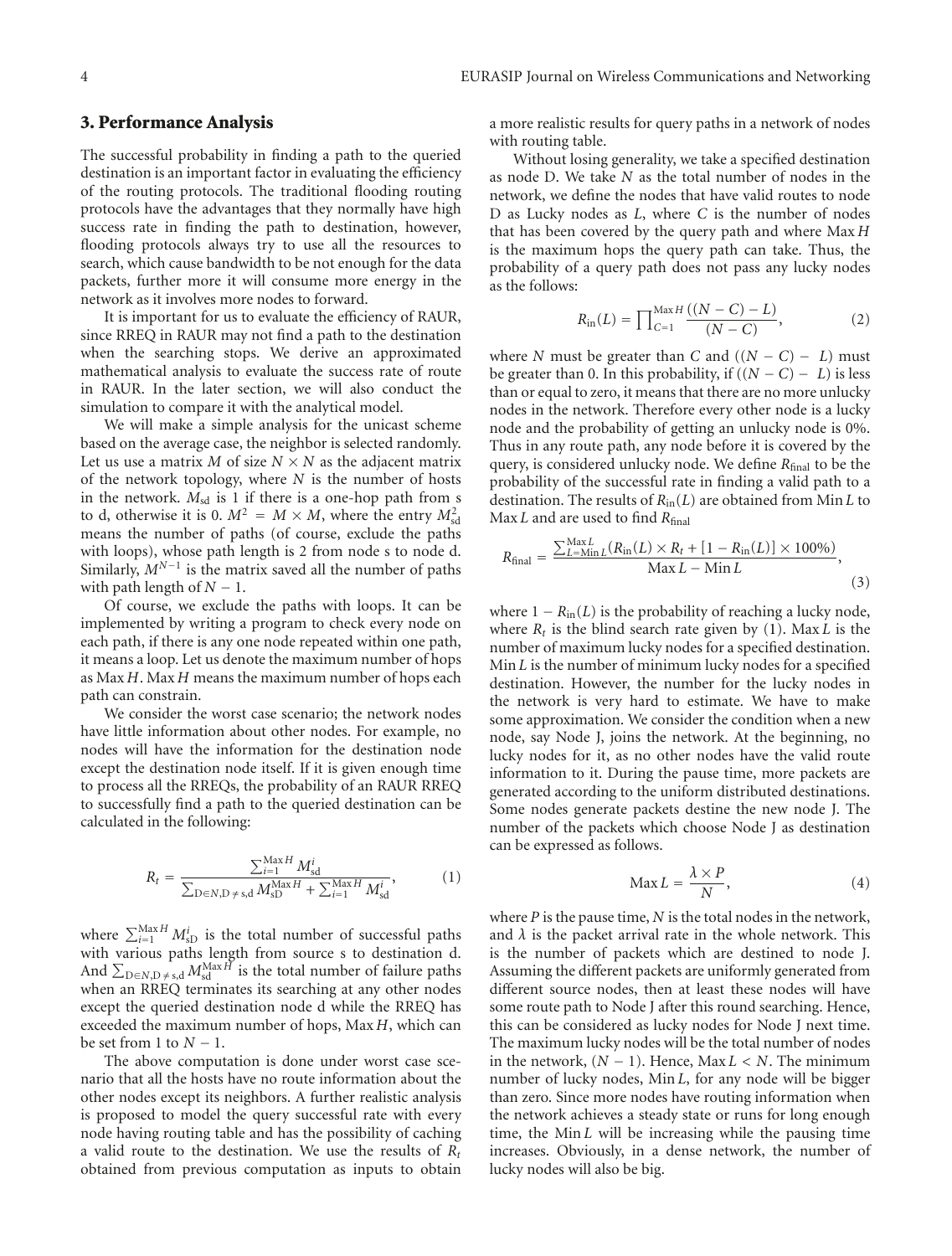



FIGURE 2: Success rate of finding path  $(n = 49)$ .

# **4. Simulation Evaluation and Discussion**

In this section, we will conduct a simulation experiment to present the comparison of analytical results with the simulation results and also present the comparison of the performance of different routing protocols, including DSR, and AODV with RAUR in simulation in the following sections. Since RAUR is a single-path routing protocol, hence we compare it with DSR and AODV which are also singlepath routing protocol to evaluate its performance.

The simulation was conducted using Glomosim Network Simulator (v2.03) developed by UCLA. The simulation environment for project is set similar to those of simulation conducted by other papers [4]. The network is defined to have 2 Mbps bandwidth. The nodes are randomly placed in rectangular fields,  $2200 \text{ m} \times 600 \text{ m}$  for different simulation. A rectangular field is chosen so that the transmission for faraway nodes can also be evaluated. The mobility model used is Modified Random Waypoint [11] with each node's mobility rate randomly set between 0 and 20 meters per sec. As we think the node in sensor networks has relatively static property, the pause time is as high as 300 sec. The radio range for the node is 250 m. Every node in the network maintains two interface queues of with 64 packets size each. In the simulation, there are 40 source nodes will continuously generate packets at the packet rate to destinations. The packet rate is varying from 1 to 100 packets per second. The data packet size is fixed at 512 bytes.



FIGURE 3: Success rate of finding path versus hops ( $n = 49$ ).



FIGURE 4: Success rate of finding path versus hops ( $n = 25$ ).

The following are the performance metrics used in our simulations.

*4.1. Percentage of Data Packets Successfully Delivered.* The percentage of data packets successfully delivered is the percentage of data packets that are eventually delivered to their respective destinations over the total packets generated.

*4.2. Average Packet Latency.* The average packet latency is the average amount of time a packet that is successfully delivered to its destination spends in the network.

*4.3. Energy Consumption.* The energy usage is in arbitrary energy units, or eu. We assumed that a node consumes 0.03 eu/second when idle, 0.3 eu/second while receiving, and 0.6 eu/second while transmitting. These values are consistent with values measured on real-world wireless devices [12].

*4.4. Throughput.* It measures the average rate of data that are delivered to the destination in bit per sec. The simulation presents the average throughput for a node. Generally for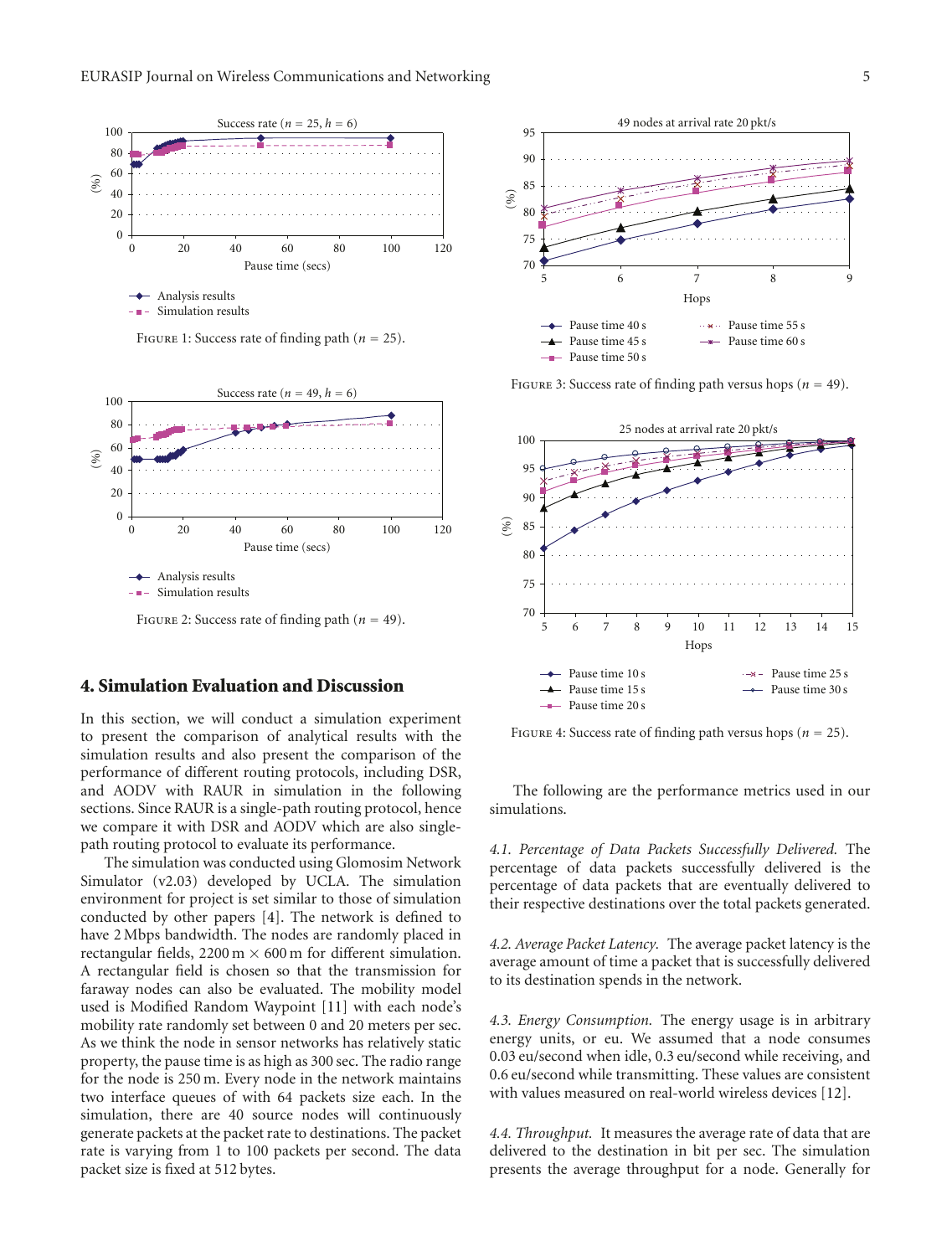

Figure 5: Packet delivery rate.



Figure 6: End-to-end delay.

any network, it is preferred to have a throughput as high as possible.

It is very important to investigate the effectiveness of proposed RAUR algorithm. Hence, we study the performance of RAUR in the success rate of finding a path using the proposed algorithm in this section. Figures 1 and 2 shows the comparison of simulation and analytical results of the success rate of finding a path in the 49-nodes network and 25-nodes network with number of hops is 6, plotted against the pause time. We can see that the approximated analysis is close to the simulation results and while the pause time increases, the success rate also increases. It is to be expected, since a larger pause time decreases the level of mobility. It demonstrates in both analytical and simulation results that RAUR could reach quite high success rate if it is given a big enough number of hops. Figures 3 and 4 show different success rate of finding a path versus number of hops at different pause time by analytical results. The results give out an insight of performance changing trends of RAUR routing scheme.



Figure 7: Average throughput.

Then, we will present some simulation results from network of 2200 m  $\times$  600 m, with 100 nodes in the following performance metrics: packet delivery, average delay, and throughput. The simulation results demonstrate the effectiveness of the proposed scheme.

*4.5. Comparison of Percentage of Data Packets Successfully Delivery.* Figure 5 shows the packet successfully delivery of different protocols. It is observed that RAUR will outperform DSR and AODV. The operational feature of RAUR contributing to its superior performance is: the route request operations that involve sending an RREQ to only one neighbor at a time.

By allowing only one RREQ to be forwarded at anytime during a route request operation, the control overhead is significantly reduced. With a lighter traffic in the network, both data and control packets experience lower delay.

*4.6. Comparison of Average Packet Latency.* RAUR showed better performance when the number of sending source increased to 40 in Figure 6. Of the three routing protocols, RAUR was able to perform better. The lower packet latency for RAUR is expected as a result of the route recovery mechanism used in the algorithm. RAUR generates fewer control overhead as it uses unicast scheme and could save bandwidth for the data packet. Since DSR and AODV generate more control overheads, it leads to a larger portion of bandwidth to be taken up by control overhead, hence, the data packets will experience longer delay.

*4.7. Comparison of Throughput and Energy Consumption.* Figure 7 show the variation of throughput with pause time in  $2200 \text{ m} \times 600 \text{ m}$  wireless sensor network. Similarly, it is observed the RAUR has much better performance. In Table 1 shows the energy usage for different protocols. As can be seen, RAUR outperforms the other protocols.